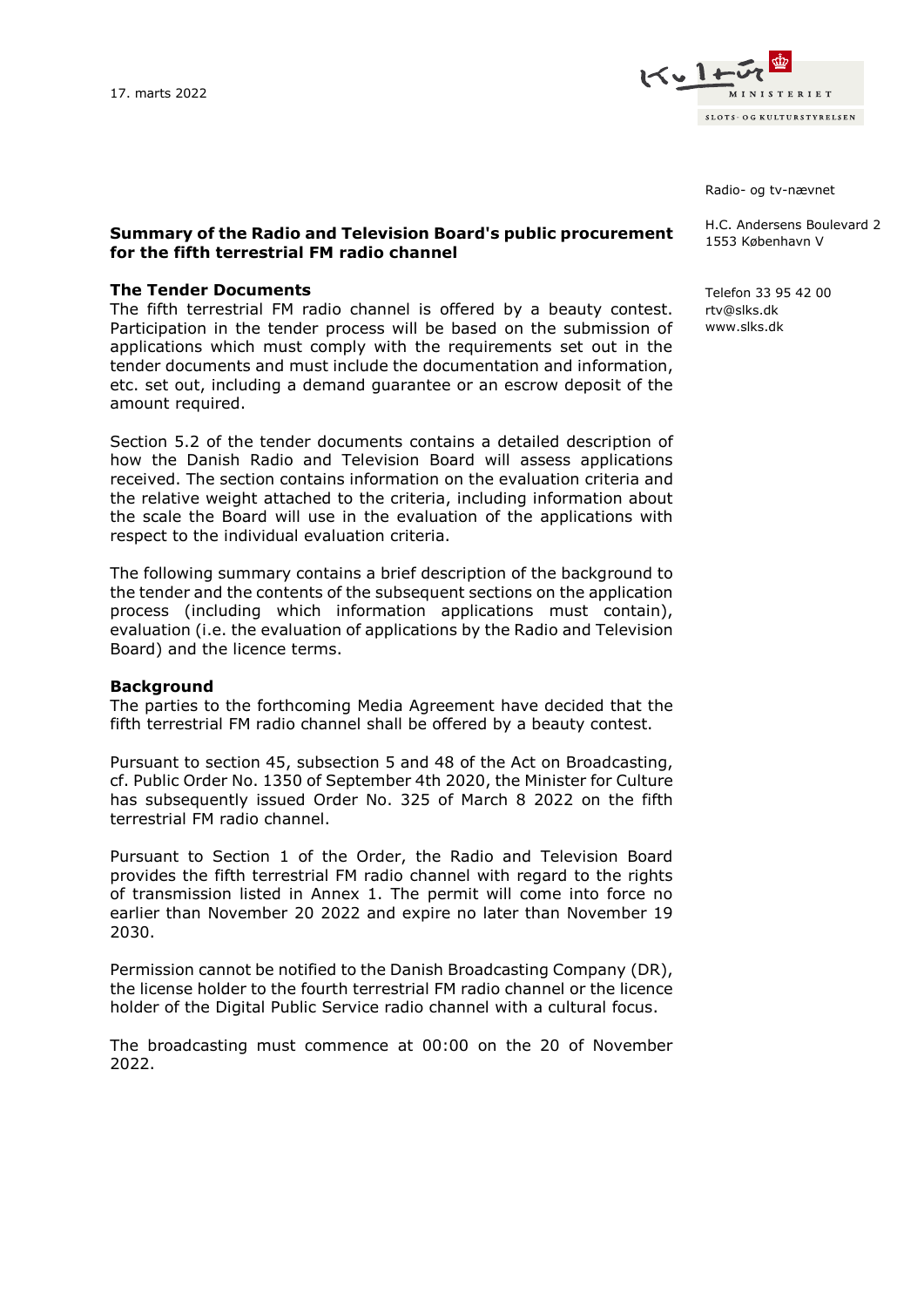# **Application Procedure**

Section 4 of the tender documents describes both the application procedure and the requirements for the form and content of applications. Applications must be submitted electronically by use of the application form found here: [https://slks.dk/omraader/medier/radio/landsdaekkende](https://slks.dk/omraader/medier/radio/landsdaekkende-radio/genudbud-af-den-femte-jordbaserede-fm-radiokanal)[radio/genudbud-af-den-femte-jordbaserede-fm-radiokanal.](https://slks.dk/omraader/medier/radio/landsdaekkende-radio/genudbud-af-den-femte-jordbaserede-fm-radiokanal)

From the publication of the tender documents and until Wednesday, March 23, 2022 at 12.00 noon, it is possible to ask questions about the tender. The questions and subsequent answers will be published on the website of the Danish Agency for Culture and Palaces at [https://slks.dk/omraader/medier/radio/landsdaekkende-](https://slks.dk/omraader/medier/radio/landsdaekkende-radio/spoergsmaal-og-svar-ved-fm5-udbud)

[radio/spoergsmaal-og-svar-ved-fm5-udbud.](https://slks.dk/omraader/medier/radio/landsdaekkende-radio/spoergsmaal-og-svar-ved-fm5-udbud) The questions will be published in anonymous form so that the identity of the questioner is not displayed.

The Danish Radio and Television Board will, as a rule, try to answer the questions asked within a week. It is expected that the questions asked until Wednesday, 23 March 2022 at 12.00 noon, will be answered by Friday, April 1, 2022 at 4.00 pm. Questions posted after 23 of March 2022 at 12.00 noon will not be answered.

It is emphasized that all questions must be made in writing to the Radio and Television Board by/the Danish Agency for Culture and Palaces at rtv@slks.dk. Please put "Questions for the tender of FM 5" in the subject field.

Questions cannot be addressed directly to the Ministry of Culture or the Danish Energy Agency.

Applications are to be submitted to The Radio and Television Board no later than Friday, April 20, 2022 at 12.00 noon.

Applications must provide a demand guaranty for DKK 1 million by Friday 20 April 2022 at 12.00 noon or deposit the amount in an escrow account.

Applicants must include the following in their application:

- Financial conditions measured on liquidity and equity ratio
- Their experience in operating commercial radio or other commercial media business
- Information on how to ensure digital availability of the channel transmitted on the fifth FM channel

The Radio and Television Board is entitled to cancel the tender prior to the expiration of the deadline for applications. The Board is also entitled to cancel the tender if there are no suitable applications. The Board may also make necessary changes to the terms of the tender for the permit before the expiration of the deadline for sub-mitting applications. Finally, reservations are made for errors in the tender documents.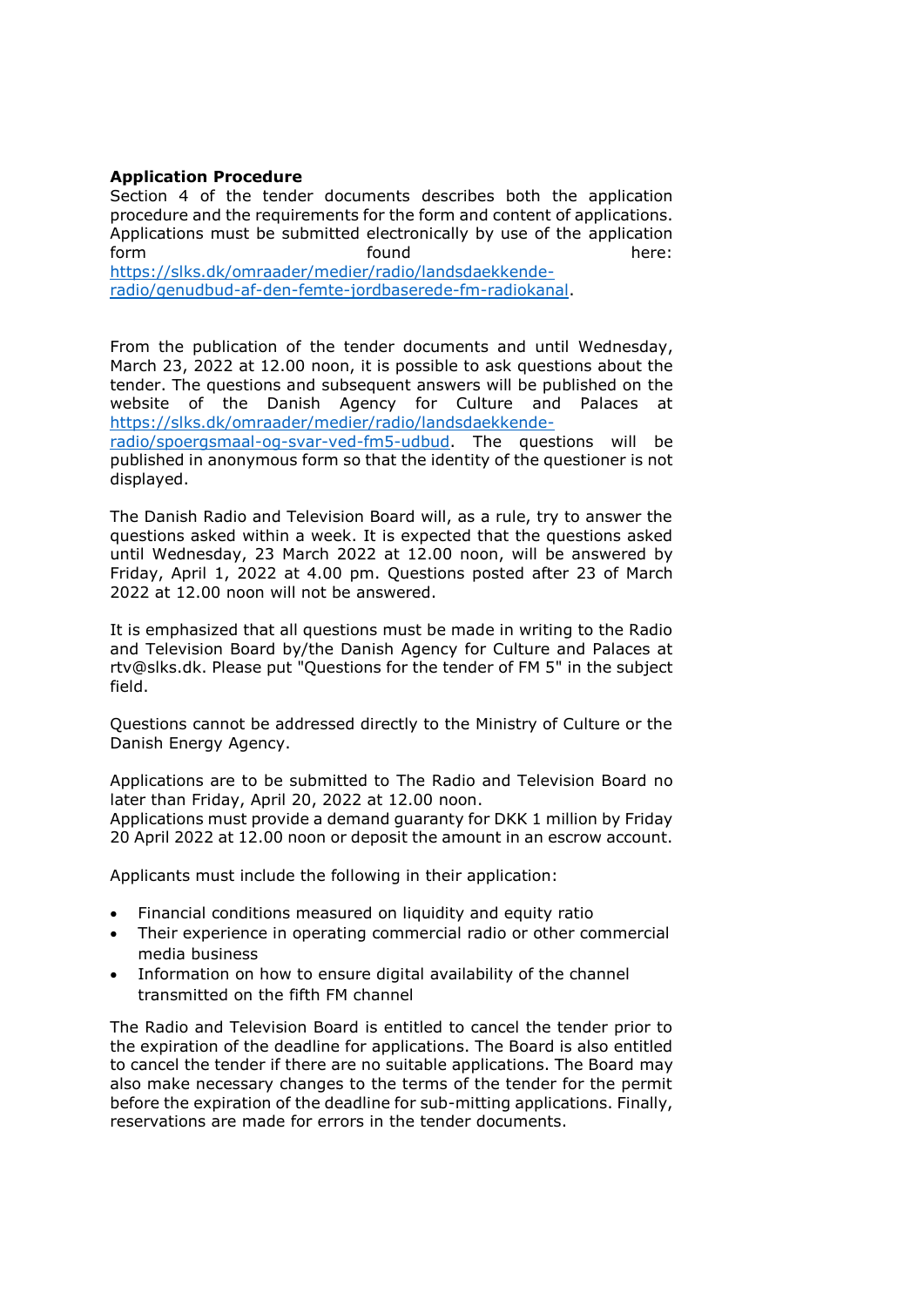If the Radio and Television Board makes changes to the tender documents prior to the deadline for applications, the Board may postpone the deadline. Readers are referred to section 13.2 of the tender document for further information on this.

## **Evaluation**

Upon receipt of the applications, the Radio and Television Board will initially determine whether the applications contain the information required in the tender documents. If needed, the Board will contact the applicants as soon as possible, to clarify anything unclear in the information provided.

In principle, it will not be possible to supplement the information submitted, but the Board can request additional information in the context of the principle of equal treatment for clarification of matters already described in the application. However, the Board cannot ask questions or request supplementary information regarding basic elements of the application.

The Radio and Television Board may reject applications that do not contain the minimum information required in this tender. See section 4.1 of the tender document.

Based on an assessment of the applications, it is decided which applicant the Board will issue license to. The applicants' finances are weighted – assessed on liquidity and equity ratio for the past three financial years – at 40 per-cent in the beauty contest. Applicants' experience in operating commercial radio or other media business also weighs 40 percent. Experience with national radio business counts more, than experience in running a local radio business, which counts more than experience with other media business. Recent experience weighs higher than older experience. In addition, the applicant's assurance of digital availability of the channel transmitted on the fifth FM channel, weighs 20 percent.

The evaluation process is described in further detail in section 5.2 of the tender documents.

### **License Terms**

The license holder is required to broadcast at least 400 hours of public service news a year. Other than that, there are no specific requirements for the broadcasting.

The licensee is required to participate in the industry-certified official listening surveys in Denmark or otherwise perform comparative measurements.

The licence holder shall not pay an annual fixed concession fee, but a variable turnover-based concession fee shall be paid throughout the licence period or until the licence is returned/withdrawn. The tax rate is 5 per cent of the part of the licensees' tax base, the year in question, amounting to more than DKK 75 million and up to DKK 100 million, 10 per cent of the tax base from DKK 100 million up to DKK 200 million and 15 per cent of the tax base from DKK 200 million and above.